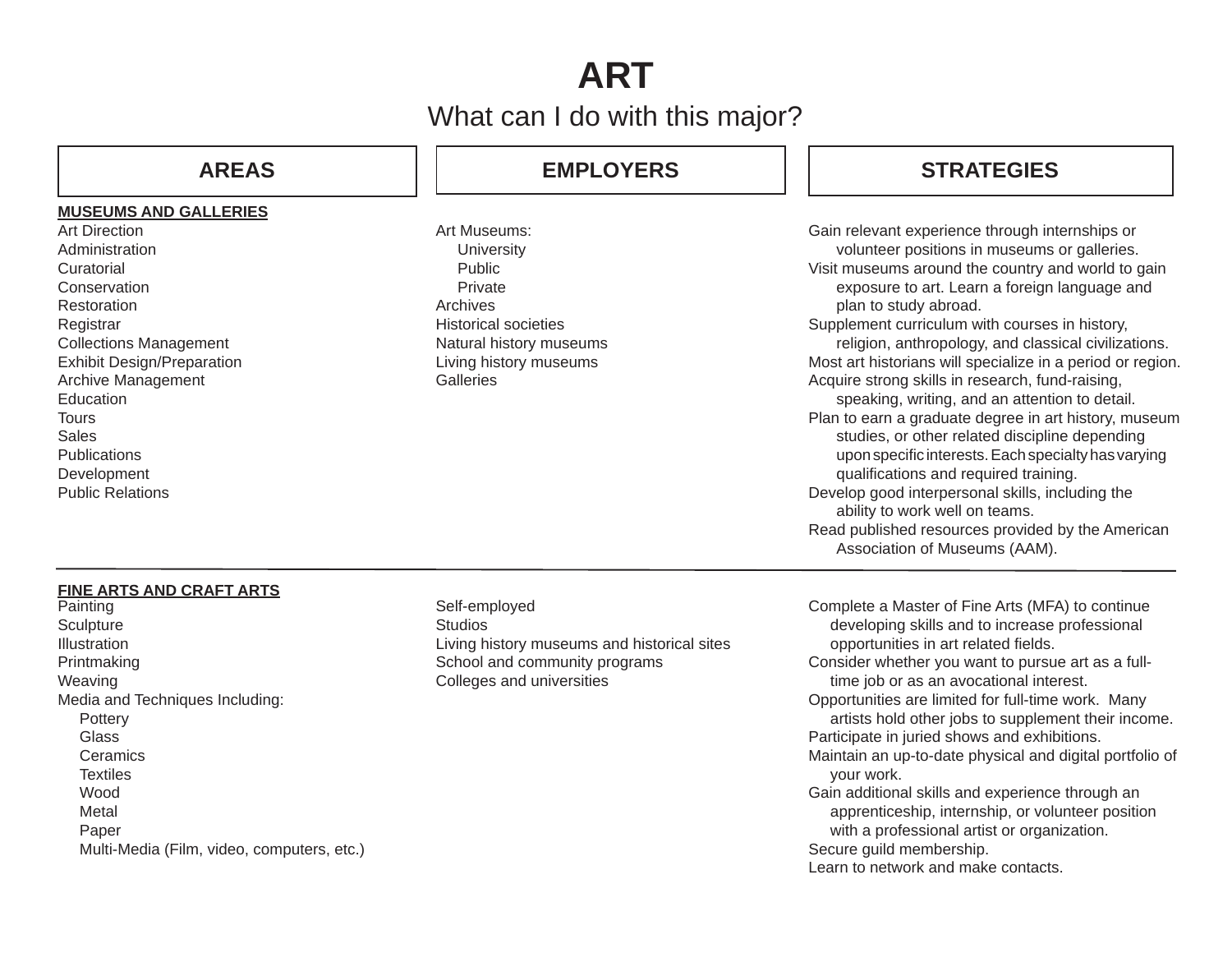## **AREAS**

### **COMMERCIAL ART**

*See also "What Can I Do With a Major in Graphic Art?"*Graphic Art Computer Graphics IllustrationAdvertising Medical and Scientific Illustration Animation**Cartoons** Art Direction

## **EMPLOYERS STRATEGIES**

| Advertising agencies                         | Develop excellent technical and computer skills in a                                                                                                    |
|----------------------------------------------|---------------------------------------------------------------------------------------------------------------------------------------------------------|
| Design firms                                 | variety of platforms and design software.                                                                                                               |
| Publishing companies:                        | Maintain an up-to-date physical and digital portfolio                                                                                                   |
| Magazines                                    | of your work.                                                                                                                                           |
| Newspapers                                   | Gain relevant experience through part-time jobs and                                                                                                     |
| <b>Books</b>                                 | internships.                                                                                                                                            |
| Department stores                            | Obtain summer or part-time experience with book,                                                                                                        |
| Television and motion picture industry       | magazine, or newspaper publishers.                                                                                                                      |
| Manufacturing firms                          | Develop attention to detail and ability to meet dead-                                                                                                   |
| Internet media companies                     | lines.                                                                                                                                                  |
| Self-employed                                | Supplement curriculum with course work in                                                                                                               |
| Large corporations                           | advertising or business.                                                                                                                                |
| Governmental agencies<br><b>Universities</b> | For medical illustration, undergraduate coursework<br>in anatomy and biology may be necessary, as<br>well as a master's degree in medical illustration. |
|                                              | Participate in the Society of Illustrators Student<br>Scholarship Competition to build a greater                                                        |

recognition.

**EDUCATION**

Formalized InstructionRecreational InstructionResearch (Art History)

K-12 schools, public and private Universities and colleges Art schoolsAdult and community programs MuseumsRecreation centers**Libraries** Group homes

Develop strong communication skills and teaching ability through coursework and campus activities. Acquire a teaching certificate for public school teaching. Learn about requirements by state. Gain experience working with children through volunteer or part-time work. Participate in art clubs, juried shows, and exhibitions. Maintain an updated physical and digital portfolio of your work. To teach art history in higher education: Take general history classes in addition to art history classes.

understanding of the industry and to gain

 Learn one or more foreign language to research original sources.

Earn a doctoral degree in art history.

To teach studio and fine arts in higher education, earn a graduate degree in a specific area of art.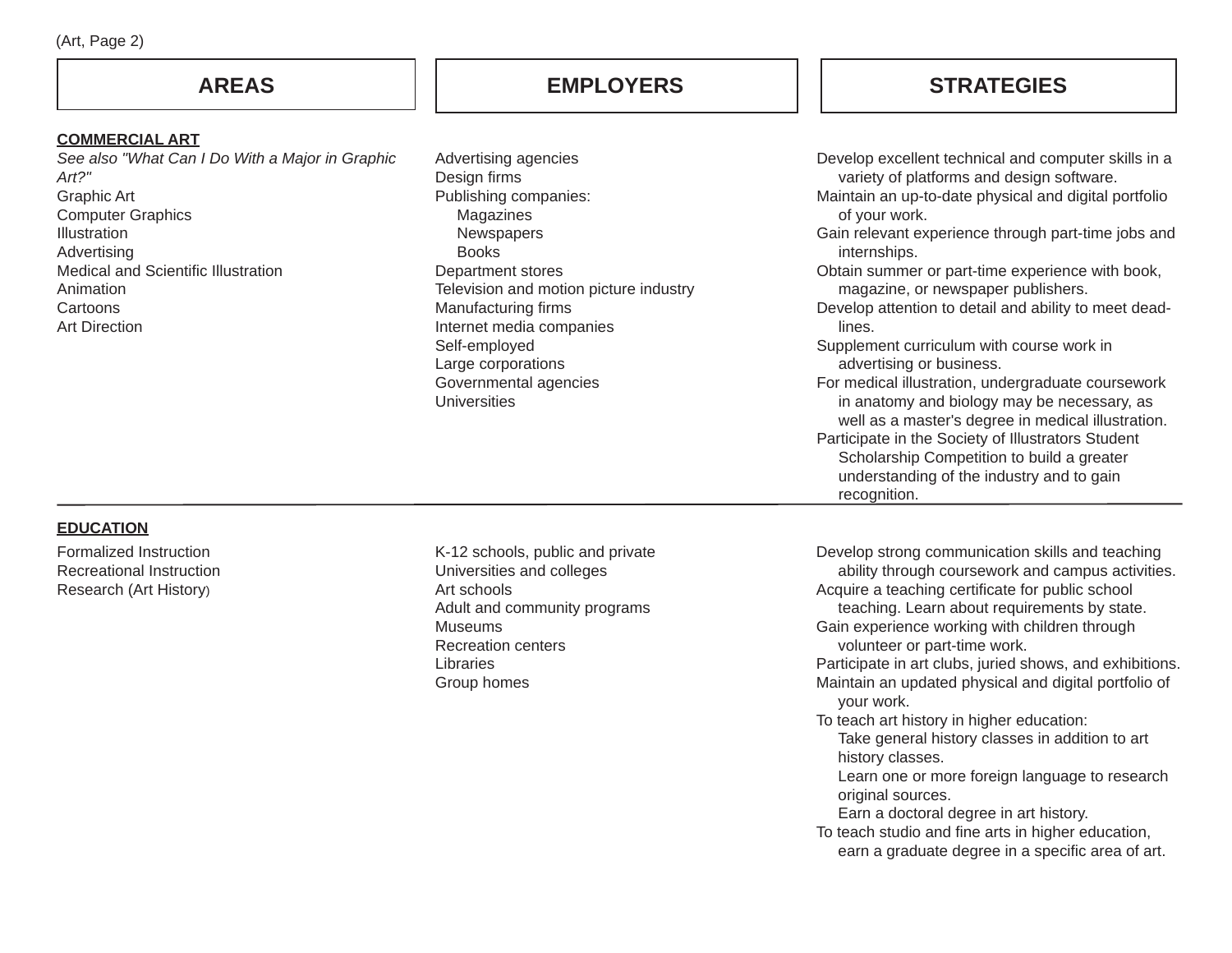### **ART THERAPY**

 *Art therapy is a mental health profession that utilizes the creative process of art to enhance functioning in individuals experiencing mental or physical diffi culties. It combines the creation of art with theories of counseling and psychotherapy. (Adapted from AATA resources.)*

## **AREAS EMPLOYERS**

## **STRATEGIES**

| Hospitals<br>Nursing homes<br>Mental health facilities<br>Rehabilitation centers<br>Nonprofit organizations<br>Community agencies and centers<br>Schools, colleges, and universities<br>Correctional facilities<br>Domestic violence and homeless shelters<br>Art studios<br>Private practice | Take courses in art, as well as courses in<br>psychology, social work, education, and child<br>and family studies.<br>A master's degree and coursework in art therapy<br>from a program accredited by The American Art<br>Therapy Association (AATA) is required to enter<br>the field.<br>Volunteer in a rehabilitation setting.<br>Learn to work well with many types of people and<br>develop excellent communication skills.<br>Cultivate a strong sense of empathy, patience, and<br>interpersonal skills. Learn to work in a team<br>environment. |
|-----------------------------------------------------------------------------------------------------------------------------------------------------------------------------------------------------------------------------------------------------------------------------------------------|---------------------------------------------------------------------------------------------------------------------------------------------------------------------------------------------------------------------------------------------------------------------------------------------------------------------------------------------------------------------------------------------------------------------------------------------------------------------------------------------------------------------------------------------------------|
| Newspapers                                                                                                                                                                                                                                                                                    | Develop excellent grammar and writing skills along                                                                                                                                                                                                                                                                                                                                                                                                                                                                                                      |

### **MEDIA**

Journalism:

| JUUH I JULI 1.       |  |
|----------------------|--|
| Production           |  |
| Design               |  |
| <b>Art Criticism</b> |  |
| Editing              |  |
| <b>Art Direction</b> |  |
| Sales                |  |
| Programming          |  |
| Video                |  |
| Illustration         |  |
| Animation/Cartoons   |  |

## **PHOTOGRAPHY**

Fine Arts **News** Commercial and Industrial Portrait **Nature Scientific** 

### Museums**Newspapers** Magazines **Websites** Photo agencies **Studios** LibrariesLarge corporations Self-employed

Magazines **Websites** Book publishers

> Develop proficiency with photo editing software. Because more than half of all professional

 with knowledge of the history and culture of art. Learn HTML and other computer programs to pre pare for online work. This area of journalism is

Become comfortable working in a deadline-oriented

Work with campus or local newspapers. Create a portfolio of work samples, especially those that

Seek opportunities for recognition and networking through writing contests and freelance writing

growing while print is declining.

atmosphere.

submissions.

have been published.

 photographers are self-employed, it is important to develop knowledge and understanding of busi ness principles.

Apprentice with a free-lance photographer.

Maintain an up-to-date portfolio of both black and white and color photography.

Obtain an internship or part-time job with the cam pus newspaper, local newspaper, website or other media outlet.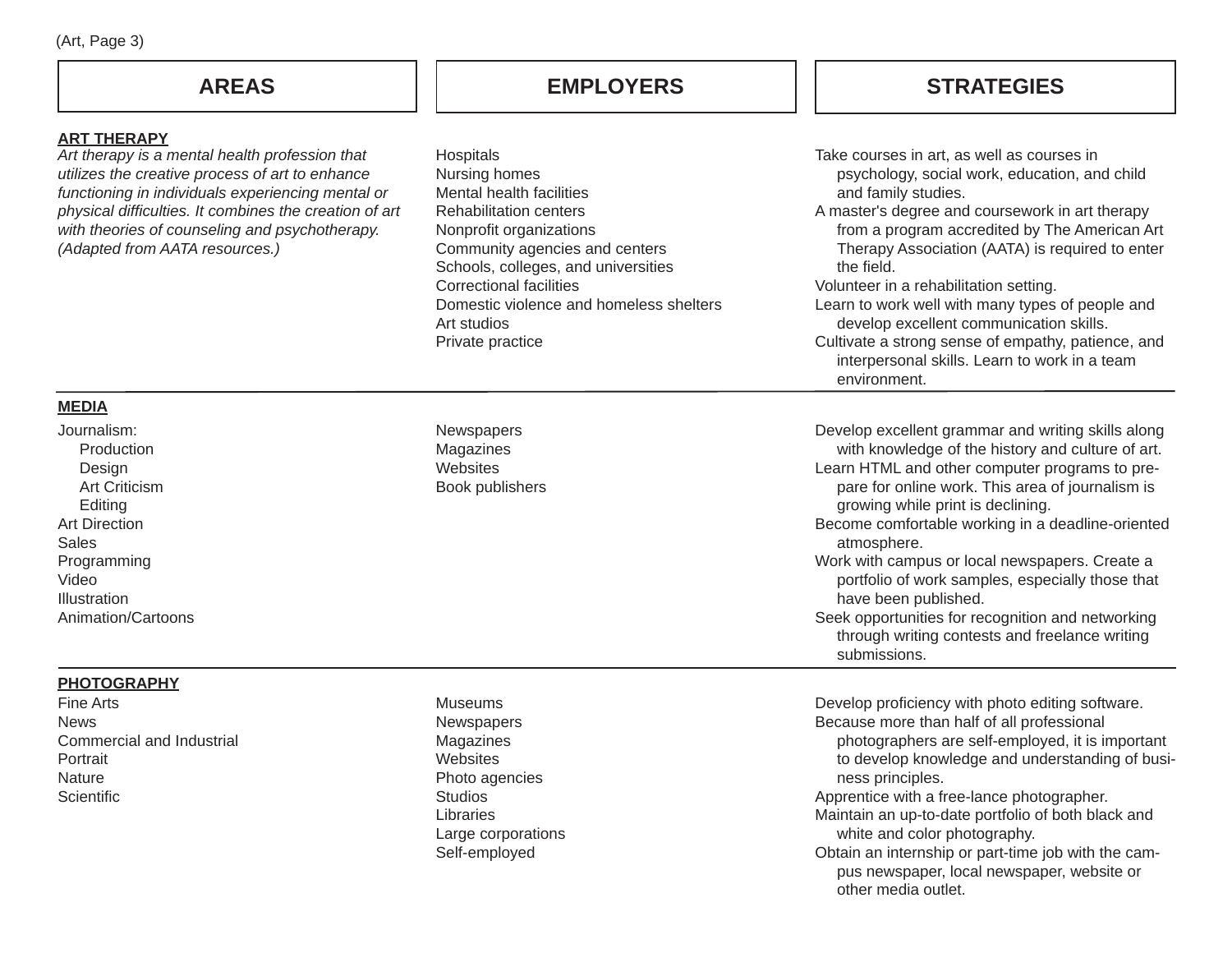| (Art, Page 4) |              |                  |
|---------------|--------------|------------------|
|               | <b>AREAS</b> | <b>EMPLOYERS</b> |

Self-employed **Dealers Galleries** MuseumsAuction housesSpecialty stores

## **STRATEGIES**

Learn to communicate effectively with a wide range of people. Take additional courses in interper sonal communication and public speaking. Prepare to work independently and to be self motivated.Plan to work irregular and/or long hours. Entrepreneurial spirit, including self-discipline and perseverance, are keys to success. Pursue a business minor to increase knowledge of business principles Obtain sales experience through internships or summer and part-time jobs. Volunteer in museums, membership drives, local galleries, and community outreach programs. Serve as a student assistant in a university gallery.

### **FASHION AND TEXTILE DESIGN**

**ART SALES**

Fashion Design Fashion Product Development Entrepreneurship **Colorists Stylists** Fabric Development Surface Design Management Buying

Fabric manufacturers, printers, and converters Print design studios Garment suppliers **Retailers** 

Most professionals in this field have formalized education and training in the field of fashion and textile design. Research schools offering related programs.

- Develop proficiency using industry specific computer software such as CAD systems and Adobe Photoshop and Illustrator.
- Display motivation by designing clothes for yourself and others.
- Stay up to date on fashion and design trends by following current media related to fashion and textile design.
- Be able to communicate effectively with different types of people in various functional areas. Expect to work with overseas suppliers. Knowledge
- of languages, customs, and cultures is helpful. Gain experience by completing internships with design or related firms.